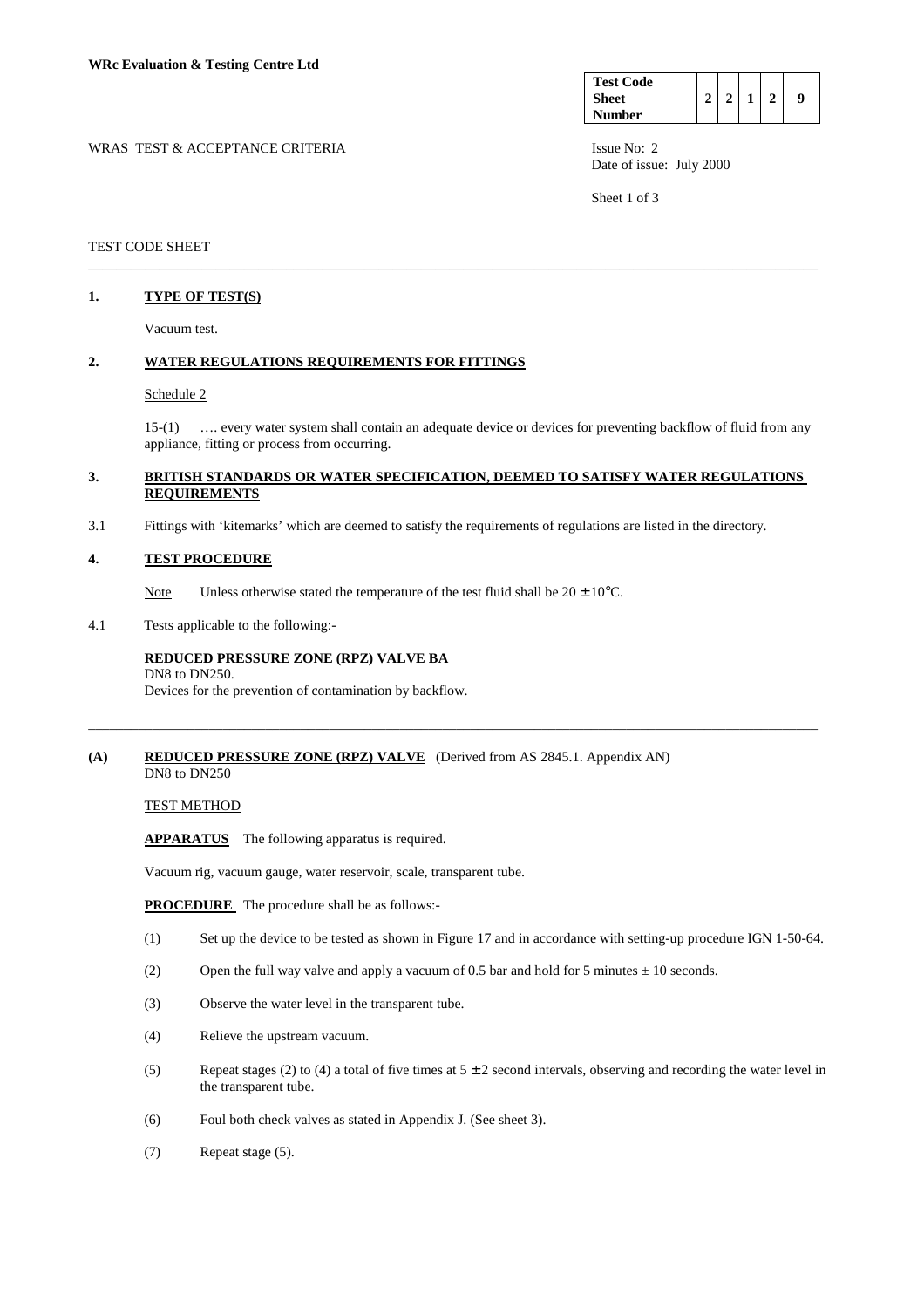| <b>Test Code</b><br><b>Sheet</b><br>Number |  |  |  |
|--------------------------------------------|--|--|--|
|                                            |  |  |  |

 Issue No: 2 Date of issue: July 2000

Sheet 2 of 3

# **5. ACCEPTANCE CRITERIA**

The water level in the transparent tube shall not increase by more than 3mm.



\_\_\_\_\_\_\_\_\_\_\_\_\_\_\_\_\_\_\_\_\_\_\_\_\_\_\_\_\_\_\_\_\_\_\_\_\_\_\_\_\_\_\_\_\_\_\_\_\_\_\_\_\_\_\_\_\_\_\_\_\_\_\_\_\_\_\_\_\_\_\_\_\_\_\_\_\_\_\_\_\_\_\_\_\_\_\_\_\_\_\_\_\_\_\_\_\_\_\_\_\_\_\_

Figure 17

| ۰EY. |                                                                    |
|------|--------------------------------------------------------------------|
|      | Vacuum tank                                                        |
| 3    | Vacuum gauge                                                       |
|      | 4, 5 $\&$ 6 Isolating valves                                       |
|      | Vacuum regulator                                                   |
| 8    | Three-port quick-acting ball valve (third port open to atmosphere) |
|      | Sight glass                                                        |
| 10   | Reservoir for water                                                |
| 11   | Device under test                                                  |
| 12   | Transparent water trap                                             |
|      |                                                                    |